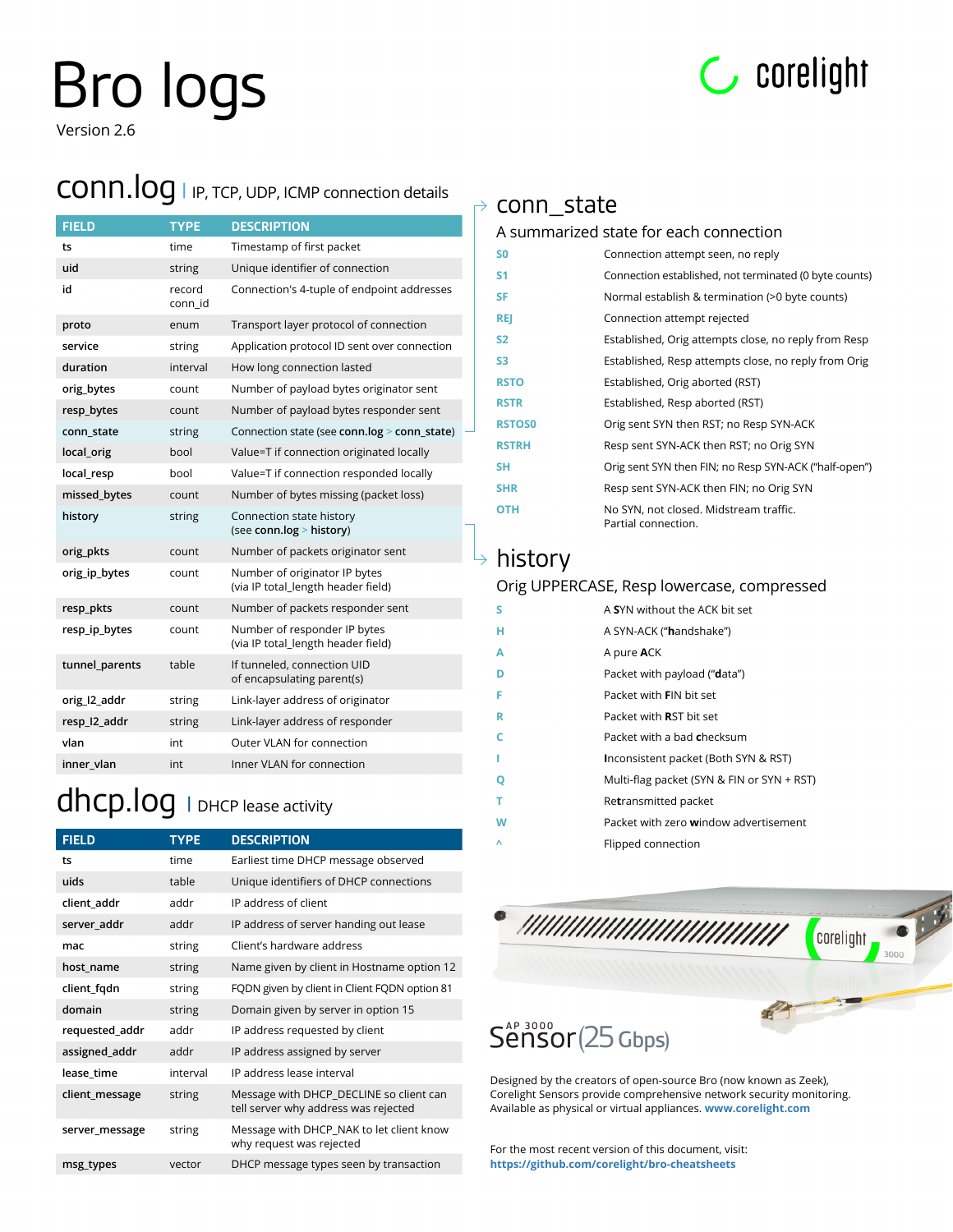| duration        | interval | Duration of DHCP session                                                                                                         |
|-----------------|----------|----------------------------------------------------------------------------------------------------------------------------------|
| msg_orig        | vector   | Address originated from msg_types field                                                                                          |
| client_software | string   | Software reported by client in vendor_class                                                                                      |
| server_software | string   | Software reported by server in vendor_class                                                                                      |
| circuit id      | string   | DHCP relay agents that terminate circuits                                                                                        |
| agent_remote_id | string   | Globally unique ID added by relay agents<br>to identify remote host end of circuit                                               |
| subscriber id   | string   | Value independent of physical network<br>connection that provides customer DHCP<br>configuration regardless of physical location |

## dns.log **<sup>|</sup>** DNS query/response details

| <b>FIELD</b> | <b>TYPE</b> | <b>DESCRIPTION</b>                                                               |
|--------------|-------------|----------------------------------------------------------------------------------|
| ts           | time        | Earliest timestamp of DNS protocol message                                       |
| uid & id     |             | Underlying connection info > See conn.log                                        |
| proto        | enum        | Transport layer protocol of connection                                           |
| trans_id     | count       | 16-bit identifier assigned by program that<br>generated DNS query                |
| rtt          | interval    | Round trip time for query and response                                           |
| query        | string      | Domain name subject of DNS query                                                 |
| qclass       | count       | QCLASS value specifying query class                                              |
| qclass_name  | string      | Descriptive name for query class                                                 |
| qtype        | count       | QTYPE value specifying query type                                                |
| qtype_name   | string      | Descriptive name for query type                                                  |
| rcode        | count       | Response code value in DNS response                                              |
| rcode name   | string      | Descriptive name of response code value                                          |
| AA           | bool        | Authoritative Answer bit: responding name<br>server is authority for domain name |
| <b>TC</b>    | bool        | Truncation bit: message was truncated                                            |
| <b>RD</b>    | bool        | Recursion Desired bit: client wants recursive<br>service for query               |
| <b>RA</b>    | bool        | Recursion Available bit: name server<br>supports recursive queries               |
| z            | count       | Reserved field, usually zero in queries<br>and responses                         |
| answers      | vector      | Set of resource descriptions in query answer                                     |
| TTLs         | vector      | Caching intervals of RRs in answers field                                        |
| rejected     | bool        | DNS query was rejected by server                                                 |
| auth         | table       | Authoritative responses for query                                                |
| addl         | table       | Additional responses for query                                                   |

## files.log | File analysis results

| <b>FIELD</b> | <b>TYPE</b> | <b>DESCRIPTION</b>                                            |
|--------------|-------------|---------------------------------------------------------------|
| ts           | time        | Timestamp when file first seen                                |
| fuid         | string      | Identifier associated with single file                        |
| tx hosts     | table       | Host(s) that sourced data                                     |
| rx hosts     | table       | Host(s) that received data                                    |
| conn uids    | table       | Connection UID(s) over which file transferred                 |
| source       | string      | Identification of file data source                            |
| depth        | count       | Value to represent depth of file in relation<br>to its source |
| analyzers    | table       | Set of analysis types done during file analysis               |
| mime_type    | string      | File type, as determined by Bro's signatures                  |
| filename     | string      | Filename, if available from source for file                   |

| duration         | interval | Duration file was analyzed for                                                  |
|------------------|----------|---------------------------------------------------------------------------------|
| local_orig       | bool     | Indicates if data originated from local<br>network                              |
| is_orig          | hool     | Indicates if file sent by originator or responder                               |
| seen_bytes       | count    | Number of bytes provided to file analysis<br>engine                             |
| total_bytes      | count    | Total number of bytes that should comprise<br>full file                         |
| missing_bytes    | count    | Number of bytes in file stream missed                                           |
| overflow bytes   | count    | Number of bytes in file stream not delivered<br>to stream file analyzers        |
| timedout         | bool     | If file analysis timed out at least once                                        |
| parent_fuid      | string   | Container file ID was extracted from                                            |
| md <sub>5</sub>  | string   | An MD5 digest of file contents                                                  |
| sha1             | string   | A SHA1 digest of file contents                                                  |
| sha256           | string   | A SHA256 digest of file contents                                                |
| extracted        | string   | Local filename of extracted file                                                |
| extracted cutoff | bool     | Set to true if file being extracted was cut off<br>so whole file was not logged |
| extracted size   | count    | Number of bytes extracted to disk                                               |
| entropy          | double   | Information density of file contents                                            |

#### ftp.log **<sup>|</sup>** FTP request/reply details

| <b>FIELD</b> | <b>TYPE</b>                                    | <b>DESCRIPTION</b>                                  |
|--------------|------------------------------------------------|-----------------------------------------------------|
| ts           | time                                           | Timestamp when command sent                         |
| uid & id     |                                                | Underlying connection info > See conn.log           |
| user         | string                                         | Username for current FTP session                    |
| password     | string                                         | Password for current FTP session                    |
| command      | string                                         | Command given by client                             |
| arg          | string                                         | Argument for command, if given                      |
| mime_type    | string                                         | Sniffed mime type of file                           |
| file size    | count                                          | Size of file                                        |
| reply_code   | count                                          | Reply code from server in response<br>to command    |
| reply_msg    | string                                         | Reply message from server in response<br>to command |
| data channel | record<br>FTP::<br>Expected<br>Data<br>Channel | Expected FTP data channel                           |
| fuid         | string                                         | File unique ID                                      |

#### http.log **<sup>|</sup>** HTTP request/reply details

| <b>FIELD</b>     | <b>TYPE</b> | <b>DESCRIPTION</b>                          |
|------------------|-------------|---------------------------------------------|
| ts               | time        | Timestamp for when request happened         |
| uid & id         |             | Underlying connection info > See conn.log   |
| trans_depth      | count       | Pipelined depth into connection             |
| method           | string      | Verb used in HTTP request (GET, POST, etc.) |
| host             | string      | Value of HOST header                        |
| uri              | string      | URI used in request                         |
| referrer         | string      | Value of "referer" header                   |
| version          | string      | Value of version portion of request         |
| user_agent       | string      | Value of User-Agent header from client      |
| request_body_len | count       | Uncompressed data size from client          |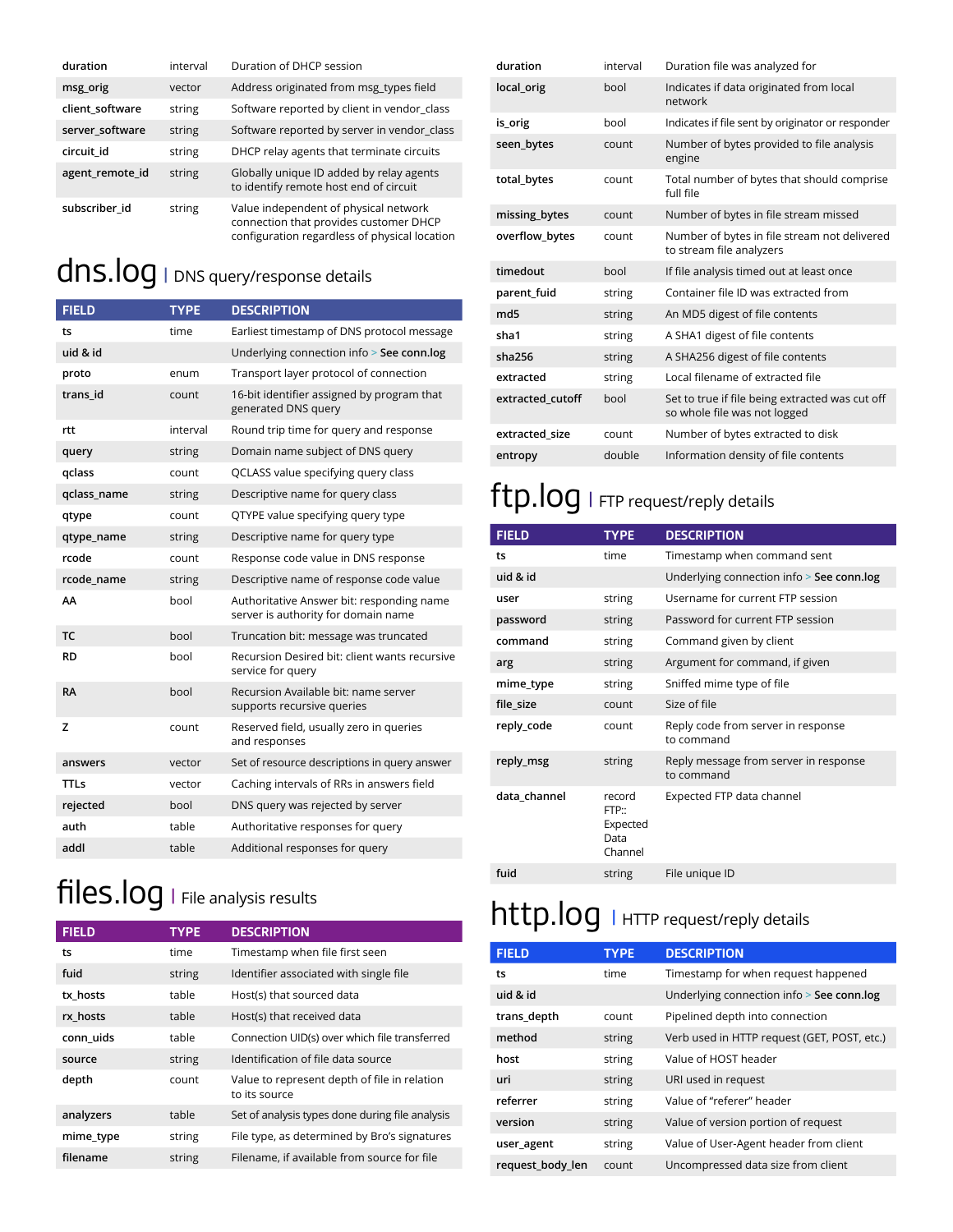| response body<br>len   | count  | Uncompressed data size from server              |
|------------------------|--------|-------------------------------------------------|
| status code            | count  | Status code returned by server                  |
| status_msg             | string | Status message returned by server               |
| info code              | count  | Last seen 1xx info reply code from server       |
| info msg               | string | Last seen 1xx info reply message from<br>server |
| tags                   | table  | Indicators of various attributes discovered     |
| username               | string | Username if basic-auth is performed             |
| password               | string | Password if basic-auth is performed             |
| proxied                | table  | Headers indicative of a proxied request         |
| orig_fuids             | vector | Ordered vector of file unique IDs               |
| orig_filenames         | vector | Ordered vector of filenames from client         |
| orig_mime_types        | vector | Ordered vector of mime types                    |
| resp_fuids             | vector | Ordered vector of file unique IDs               |
| resp_filenames         | vector | Ordered vector of filenames from server         |
| resp_mime_types        | vector | Ordered vector of mime types                    |
| client_header<br>names | vector | Vector of HTTP header names sent by client      |
| server header<br>names | vector | Vector of HTTP header names sent<br>by server   |
| cookie vars            | vector | Variable names extracted from all cookies       |
| uri_vars               | vector | Variable names extracted from URI               |

## irc.log **<sup>|</sup>** IRC communication details

| <b>FIELD</b>  | <b>TYPE</b> | <b>DESCRIPTION</b>                        |
|---------------|-------------|-------------------------------------------|
| ts            | time        | Timestamp when command seen               |
| uid & id      |             | Underlying connection info > See conn.log |
| nick          | string      | Nickname given for connection             |
| user          | string      | Username given for connection             |
| command       | string      | Command given by client                   |
| value         | string      | Value for command given by client         |
| addl          | string      | Any additional data for command           |
| dcc_file_name | string      | DCC filename requested                    |
| dcc_file_size | count       | DCC transfer size as indicated by sender  |
| dcc_mime-type | string      | Sniffed mime type of file                 |
| fuid          | string      | File unique ID                            |

## kerberos.log**<sup>|</sup>** Kerberos authentication

| <b>FIELD</b>   | <b>TYPE</b> | <b>DESCRIPTION</b>                                              |
|----------------|-------------|-----------------------------------------------------------------|
| ts             | time        | Timestamp for when event happened                               |
| uid & id       |             | Underlying connection info > See conn.log                       |
| request_type   | string      | Authentication Service (AS)<br>or Ticket Granting Service (TGS) |
| client         | string      | Client                                                          |
| service        | string      | Service                                                         |
| <b>SUCCESS</b> | hool        | Request result                                                  |
| error_msg      | string      | Error message                                                   |
| from           | time        | Ticket valid from                                               |
| till           | time        | Ticket valid until                                              |
| cipher         | string      | Ticket encryption type                                          |
| forwardable    | hool        |                                                                 |
|                |             | Forwardable ticket requested                                    |

| client cert<br>subject | string | Subject of X.509 cert offered by client<br>for PKINIT |
|------------------------|--------|-------------------------------------------------------|
| client cert fuid       | string | File UID for X.509 client cert for PKINIT auth        |
| server cert<br>subject | string | Subject of X.509 cert offered by server<br>for PKINIT |
| server cert fuid       | string | File UID for X.509 server cert for PKINIT auth        |
| auth ticket            | string | Ticket hash authorizing request/transaction           |
| new ticket             | string | Hash of ticket returned by the KDC                    |

### mysql.log **<sup>|</sup>** MySQL

| <b>FIELD</b>   | <b>TYPE</b> | <b>DESCRIPTION</b>                        |
|----------------|-------------|-------------------------------------------|
| ts             | time        | Timestamp for when event happened         |
| uid & id       |             | Underlying connection info > See conn.log |
| cmd            | string      | Command that was issued                   |
| arg            | string      | Argument issued to the command            |
| <b>SUCCESS</b> | hool        | Server replies command succeeded          |
| rows           | count       | Number of affected rows, if any           |
| response       | string      | Server message, if any                    |

### radius.log **<sup>|</sup>** RADIUS authentication attempts

| <b>FIELD</b> | <b>TYPE</b> | <b>DESCRIPTION</b>                                                                   |
|--------------|-------------|--------------------------------------------------------------------------------------|
| ts           | time        | Timestamp for when event happened                                                    |
| uid & id     |             | Underlying connection info > See conn.log                                            |
| username     | string      | Username, if present                                                                 |
| mac          | string      | MAC address, if present                                                              |
| framed addr  | addr        | Address given to network access server,<br>if present                                |
| remote_ip    | addr        | Remote IP address, if present                                                        |
| connect info | string      | Connect info, if present                                                             |
| reply_msg    | string      | Reply message from server challenge                                                  |
| result       | string      | Successful or failed authentication                                                  |
| ttl          | interval    | Duration between first request and either<br>the "Access-Accept" message or an error |

## sip.log **<sup>|</sup>** SIP analysis

| <b>FIELD</b>  | <b>TYPE</b> | <b>DESCRIPTION</b>                                          |
|---------------|-------------|-------------------------------------------------------------|
| ts            | time        | Timestamp when request happened                             |
| uid & id      |             | Underlying connection info > See conn.log                   |
| trans_depth   | count       | Pipelined depth into request/response<br>transaction        |
| method        | string      | Verb used in SIP request (INVITE, etc)                      |
| uri           | string      | URI used in request                                         |
| date          | string      | Contents of Date: header from client                        |
| request_from  | string      | Contents of request From: header <sup>1</sup>               |
| request_to    | string      | Contents of To: header                                      |
| response_from | string      | Contents of response From: header <sup>1</sup>              |
| response_to   | string      | Contents of response To: header                             |
| reply_to      | string      | Contents of Reply-To: header                                |
| call id       | string      | Contents of Call-ID: header from client                     |
| seg           | string      | Contents of CSeq: header from client                        |
| subject       | string      | Contents of Subject: header from client                     |
| request_path  | vector      | Client message transmission path, extracted<br>from headers |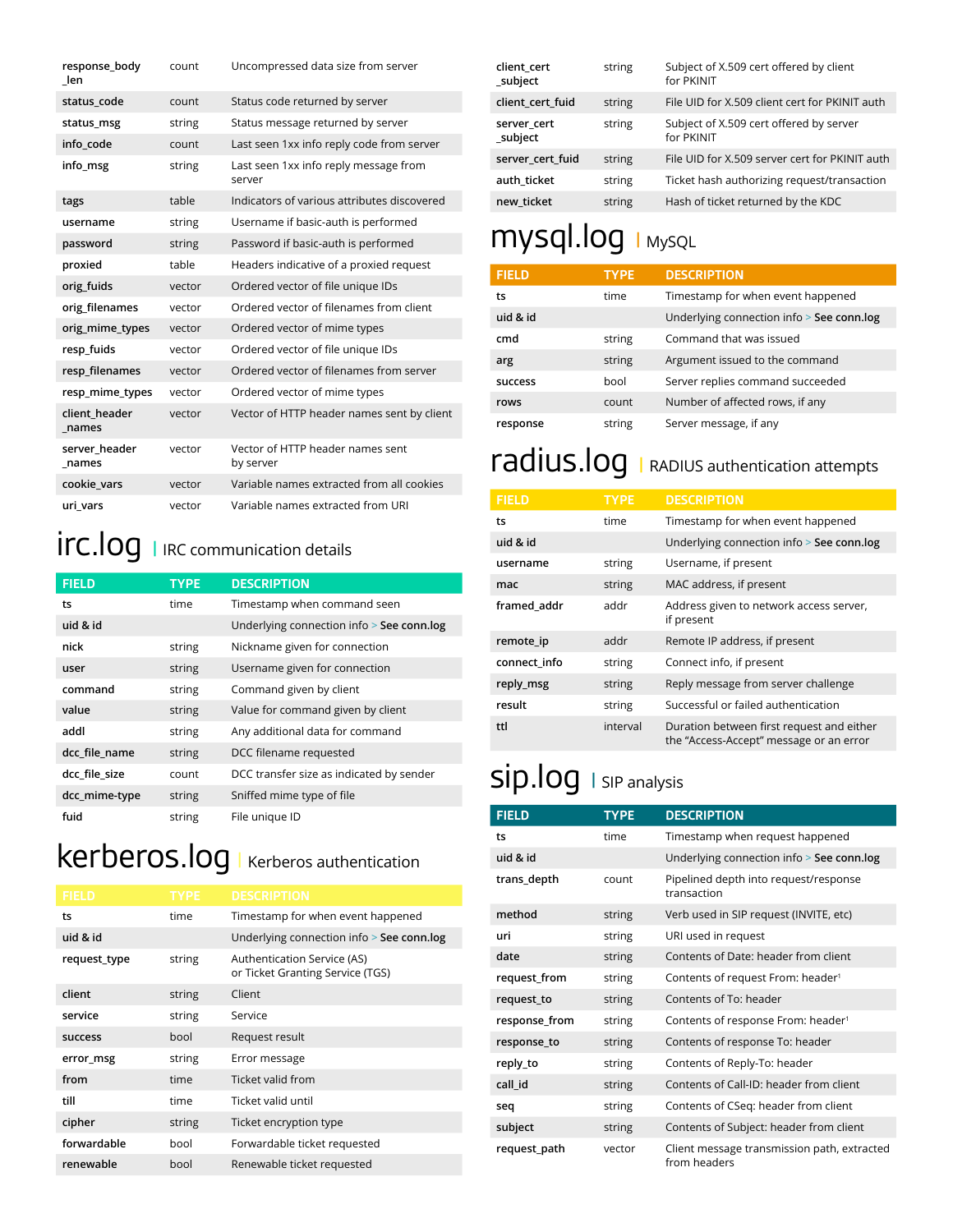| response_path          | vector | Server message transmission path,<br>extracted from headers |
|------------------------|--------|-------------------------------------------------------------|
| user_agent             | string | Contents of User-Agent: header from client                  |
| status code            | count  | Status code returned by server                              |
| status_msg             | string | Status message returned by server                           |
| warning                | string | Contents of Warning: header                                 |
| request_body_len       | count  | Content-Length: header from client contents                 |
| response_body<br>len k | count  | Content-Length: header from server<br>contents              |
| content_type           | string | Content-Type: header from server contents                   |

*1 The tag= value usually appended to the sender is stripped off and not logged.*

## smtp.log **<sup>|</sup>** SMTP transactions

| <b>FIELD</b>     | <b>TYPE</b> | <b>DESCRIPTION</b>                           |
|------------------|-------------|----------------------------------------------|
| ts               | time        | Timestamp when message was first seen        |
| uid & id         |             | Underlying connection info > See conn.log    |
| trans_depth      | count       | Transaction depth if there are multiple msgs |
| helo             | string      | Contents of Helo header                      |
| mailfrom         | string      | Email addresses found in From header         |
| rcptto           | table       | Email addresses found in the Rcpt header     |
| date             | string      | Contents of Date header                      |
| from             | string      | Contents of From header                      |
| to               | table       | Contents of To header                        |
| CC               | table       | Contents of CC header                        |
| reply_to         | string      | Contents of ReplyTo header                   |
| msg id           | string      | Contents of MsgID header                     |
| in_reply_to      | string      | Contents of In-Reply-To header               |
| subject          | string      | Contents of Subject header                   |
| x_originating_ip | addr        | Contents of X-Originating-IP header          |
| first_received   | string      | Contents of first Received header            |
| second_received  | string      | Contents of second Received header           |
| last_reply       | string      | Last message server sent to client           |
| path             | vector      | Message transmission path, from headers      |
| user_agent       | string      | Value of User-Agent header from client       |
| tls              | bool        | Indicates onnection switched to using TLS    |
| fuids            | vector      | File unique IDs seen attached to message     |
| is webmail       | bool        | If the message was sent via webmail          |

### ssh.log **<sup>|</sup>** SSH handshakes

| <b>FIELD</b>    | <b>TYPE</b> | <b>DESCRIPTION</b>                                             |
|-----------------|-------------|----------------------------------------------------------------|
| ts              | time        | Time when SSH connection began                                 |
| uid & id        |             | Underlying connection info > See conn.log                      |
| version         | count       | SSH major version (1 or 2)                                     |
| auth success    | hool        | Authentication result (T=success, F=failure,<br>unset=unknown) |
| auth_attempts   | count       | Number of authentication attempts seen                         |
| direction       | enum        | Direction of connection                                        |
| client          | string      | Client's version string                                        |
| server          | string      | Server's version string                                        |
| cipher_alg      | string      | Encryption algorithm in use                                    |
| mac_alg         | string      | Signing (MAC) algorithm in use                                 |
| compression_alg | string      | Compression algorithm in use                                   |

| kex_alg         | string                    | Key exchange algorithm in use                                   |
|-----------------|---------------------------|-----------------------------------------------------------------|
| host_key_alg    | string                    | Server host key's algorithm                                     |
| host_key        | string                    | Server's key fingerprint                                        |
| remote location | record<br>geo<br>location | Add geographic data related to remote host<br>of the connection |

#### ssl.log **<sup>|</sup>** SSL handshakes

| <b>FIELD</b>               | <b>TYPE</b>                  | <b>DESCRIPTION</b>                                                                        |
|----------------------------|------------------------------|-------------------------------------------------------------------------------------------|
| ts                         | time                         | Time when SSL connection first detected                                                   |
| uid & id                   |                              | Underlying connection info > See conn.log                                                 |
| version                    | string                       | SSL/TLS version server chose                                                              |
| cipher                     | string                       | SSL/TLS cipher suite that server chose                                                    |
| curve                      | string                       | Elliptic curve server chose when using<br><b>ECDH/ECDHE</b>                               |
| server name                | string                       | Server Name Indicator SSL/TLS<br>extension value                                          |
| resumed                    | bool                         | Flag that indicates session was resumed                                                   |
| last alert                 | string                       | Last alert seen during the connection                                                     |
| next_protocol              | string                       | Next protocol server chose using application<br>layer next protocol extension, if present |
| established                | bool                         | Flags if SSL session successfully established                                             |
| cert_chain_fuids           | vector                       | Ordered vector of all certificate file unique<br>IDs for certificates offered by server   |
| client cert chain<br>fuids | vector                       | Ordered vector of all certificate file unique<br>IDs for certificates offered by client   |
| subject                    | string                       | Subject of X.509 cert offered by server                                                   |
| issuer                     | string                       | Subject of signer of server cert                                                          |
| client_subject             | string                       | Subject of X.509 cert offered by client                                                   |
| client issuer              | string                       | Subject of signer of client cert                                                          |
| validation status          | string                       | Certificate validation result for this connection                                         |
| ocsp_status                | string                       | OCSP validation result for this connection                                                |
| valid_ct_logs              | count                        | Number of different logs for which valid<br>SCTs encountered in connection                |
| valid_ct_operators         | count                        | Number of different log operators for which<br>valid SCTs encountered in connection       |
| notary                     | Cert<br>Notary::<br>Response | Response from the ICSI certificate notary                                                 |

### syslog.log **<sup>|</sup>** Syslog messages

| <b>FIELD</b> | <b>TYPE</b> | <b>DESCRIPTION</b>                        |
|--------------|-------------|-------------------------------------------|
| ts           | time        | Timestamp when syslog message was seen    |
| uid & id     |             | Underlying connection info > See conn.log |
| proto        | enum        | Protocol over which message was seen      |
| facility     | string      | Syslog facility for message               |
| severity     | string      | Syslog severity for message               |
| message      | string      | Plain text message                        |

#### tunnel.log **<sup>|</sup>** Details of encapsulating tunnels

| <b>FIELD</b> | <b>TYPE</b> | <b>DESCRIPTION</b>                        |
|--------------|-------------|-------------------------------------------|
| ts           | time        | Timestamp when tunnel activity detected   |
| uid & id     |             | Underlying connection info > See conn.log |
| tunnel_type  | enum        | Type of tunnel                            |
| action       | enum        | Type of activity that occurred            |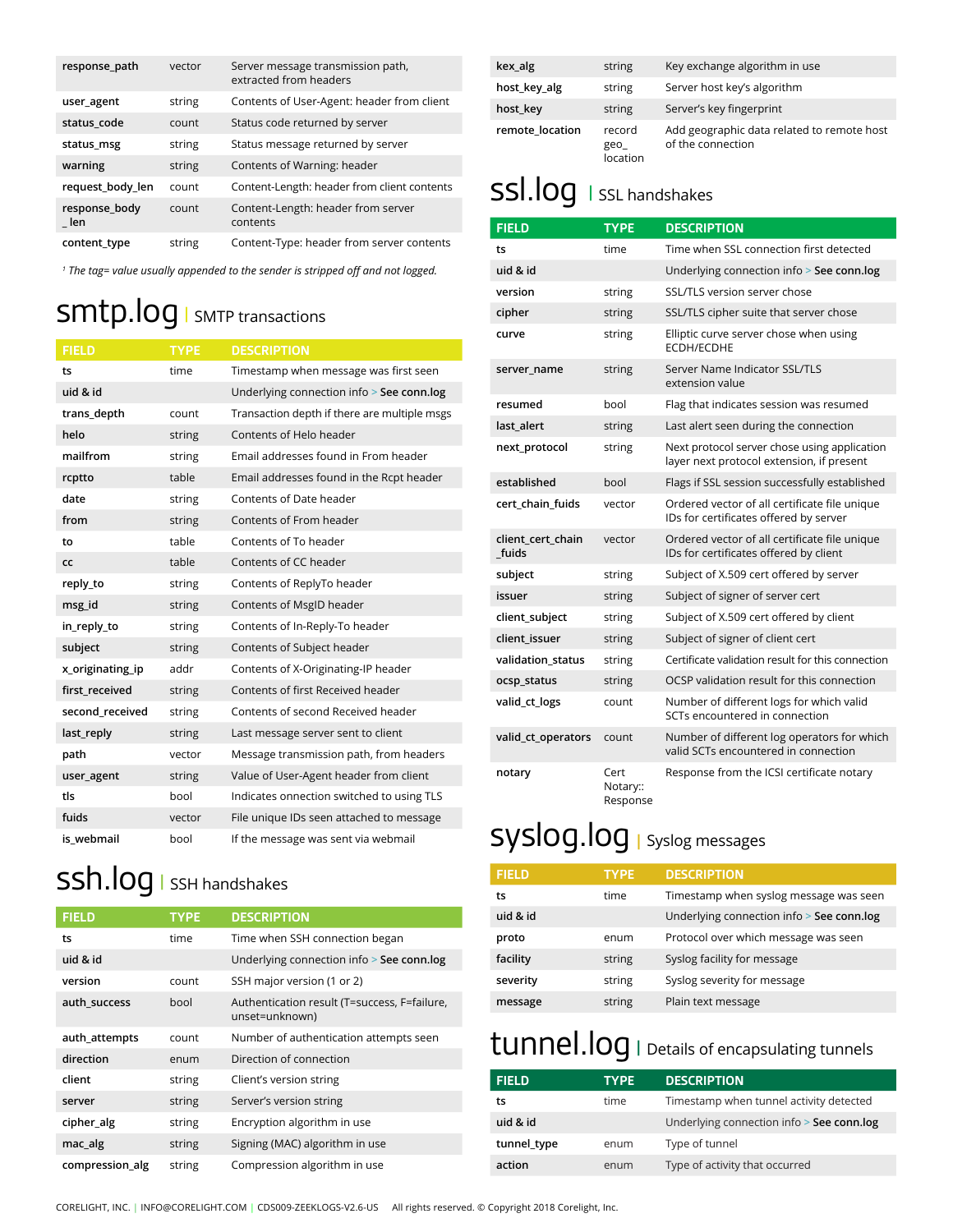# Microsoft logs



Version 2.6

Critical business depends on Microsoft protocols, and now you can finally have **visibility** into what's happening at the network layer for these connections.

As of version 2.5, Bro (now known as Zeek) has a completely rewritten analyzer for SMB and related protocols. This page collects the most critical Microsoft and SMB related logs for quick reference.

#### **DCE RPC**

Distributed Computing Environment/Remote Procedure Calls: this log shows Windows systems using other Windows systems to perform tasks such as user management, remote task execution, and general system management.

#### **NTLM**

NT Lan Manager: this log shows authentication attempts over SMB and several other protocols.

#### **RDP**

Remote Desktop Protocol: this log shows information about RDP connections. If the session is over an unencrypted connection, you will see more detailed information like keyboard layout and screen resolution.

#### **SMB FILES**

This log indicates that Bro saw the presence of a file in a SMB connection and contains metadata about the file such as timestamps and size. Transferred files will be recorded in **files.log**.

#### **SMB MAPPING**

This log contains details of shares that are mapped over SMB. This can include user drive or other administrative share mapping and includes details like share type and service.

#### dce\_rpc.log **<sup>|</sup>** Details on DCE/RPC messages

| <b>FIELD</b> | <b>TYPE</b>       | <b>DESCRIPTION</b>                                   |
|--------------|-------------------|------------------------------------------------------|
| ts           | time              | Timestamp for when event happened                    |
| uid          | string            | Unique ID for connection                             |
| id           | record<br>conn id | Connection's 4-tuple of endpoint addresses/<br>ports |
| rtt          | interval          | Round trip time from request to response             |
| named_pipe   | string            | Remote pipe name                                     |
| endpoint     | string            | Endpoint name looked up from uuid                    |
| operation    | string            | Operation seen in call                               |

#### ntlm.log **<sup>|</sup>** NT LAN Manager (NTLM)

| <b>FIELD</b>                 | <b>TYPE</b>       | <b>DESCRIPTION</b>                                       |
|------------------------------|-------------------|----------------------------------------------------------|
| ts                           | time              | Timestamp for when event happened                        |
| uid                          | string            | Unique ID for connection                                 |
| id                           | record<br>conn id | Connection's 4-tuple of endpoint addresses/<br>ports     |
| username                     | string            | Username given by client                                 |
| hostname                     | string            | Hostname given by client                                 |
| domainname                   | string            | Domainname given by client                               |
| server nb<br>_computer_name  | string            | NetBIOS given by server in a CHALLENGE                   |
| server dns<br>_computer_name | string            | DNS name given by server in a CHALLENGE                  |
| server tree name             | string            | Tree name given by server in a CHALLENGE                 |
| success                      | hool              | Indicate whether or not authentication<br>was successful |

#### rdp.log **<sup>|</sup>** Remote Desktop Protocol (RDP)

| <b>FIELD</b>             | <b>TYPE</b>       | <b>DESCRIPTION</b>                                   |
|--------------------------|-------------------|------------------------------------------------------|
| ts                       | time              | Timestamp for when event happened                    |
| uid                      | string            | Unique ID for connection                             |
| id                       | record<br>conn id | Connection's 4-tuple of endpoint addresses/<br>ports |
| cookie                   | string            | Cookie value used by client machine                  |
| result                   | string            | Status result for connection                         |
| security_protocol        | string            | Security protocol chosen by server                   |
| keyboard layout          | string            | Keyboard layout (language) of client machine         |
| client build             | string            | RDP client version used by client machine            |
| client name              | string            | Name of client machine                               |
| client_dig_product<br>id | string            | Product ID of client machine                         |